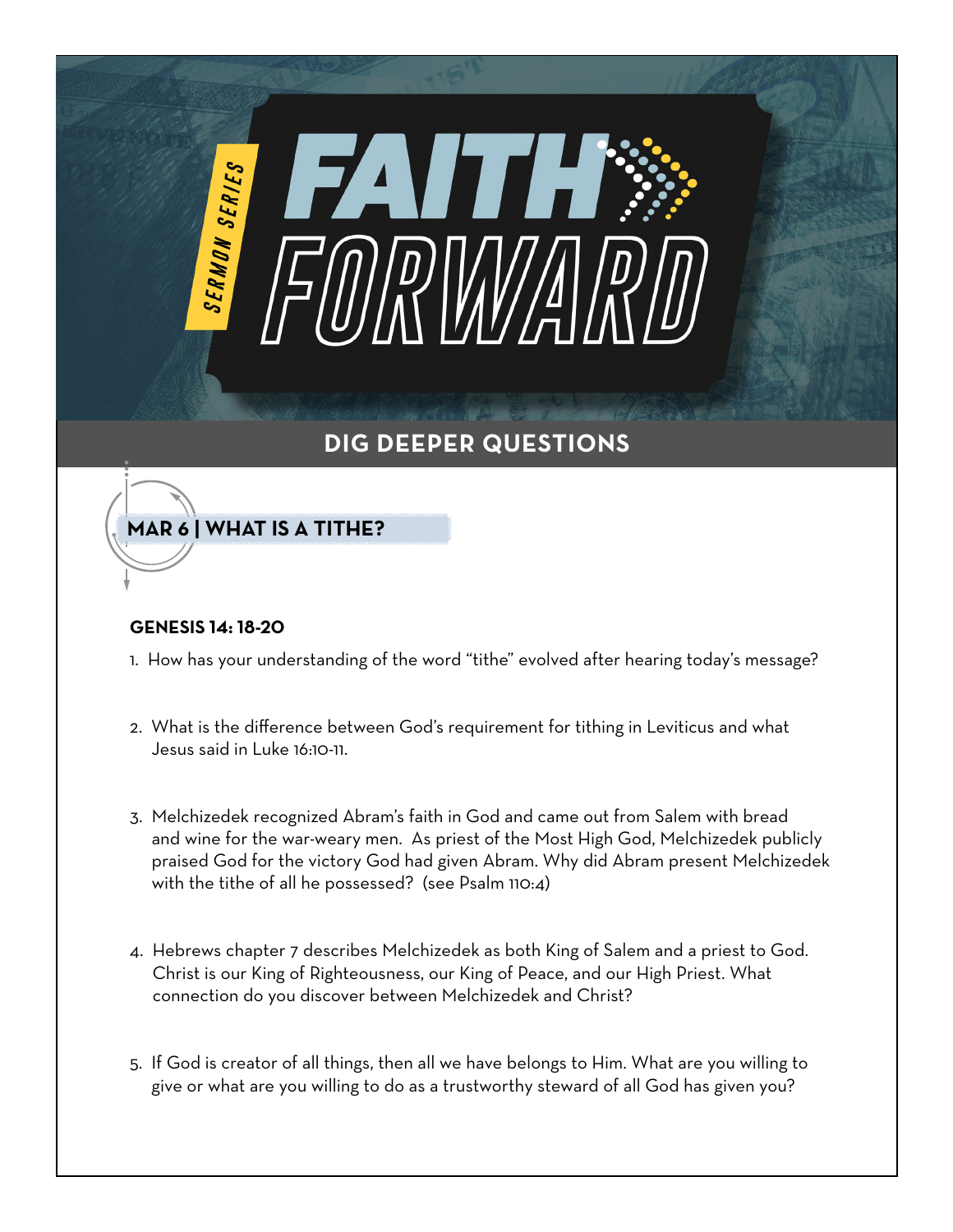

### **MAR 13 | WHAT IS AN OFFERING?**

### **1 CHRONICLES 29**

- 1. Who did King David build the temple for?
- 2. List the objects King David provided to build the temple. Who does King David credit for providing these objects?
- 3. From verses 1-9 what is the attitude of all who gave to build the temple?
- 4. List God's attributes from David's prayer (vs. 10 19). David also thanked God for allowing him and his people to give with a willing heart. Consider how you give to the church; is it with a willing and joyful heart? Have you ever been tempted to 'attach strings' to your giving? Consider all the ways your giving serves SG to *impact the world with the love of Jesus.*
- 5. Pray and ask God to direct your heart toward Him knowing He enables you to give back what He has already given to you and that your giving is done joyfully.

**Challenge:** Memorize I Chronicles 29:16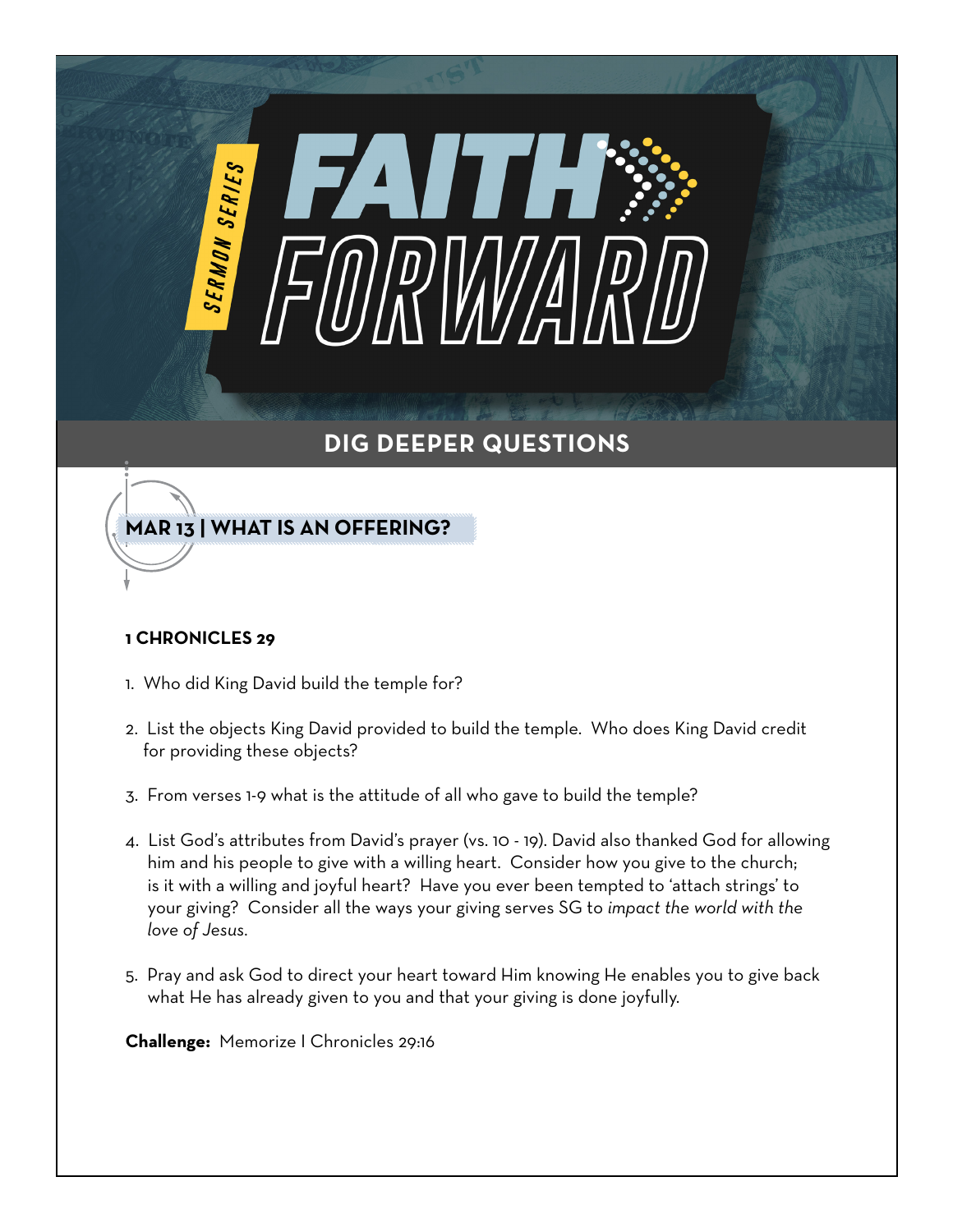



#### **MATTHEW 6:19-21**

- 1. What is your most treasured possession? What do you believe is Jesus Christ's most treasured possession?
- 2. Why do we seek to accumulate "treasure on earth"? What does Jesus mean by "storing up treasures in heaven" from v.20?
- 3. In your desire to store up treasures in heaven, how should you live your life for Jesus? How will you allow the Holy Spirit to have control over your heart, mind, and actions?
- 4. God entrusts many things to us including our finances. What are some ways we can use our finances wisely for God's Kingdom?